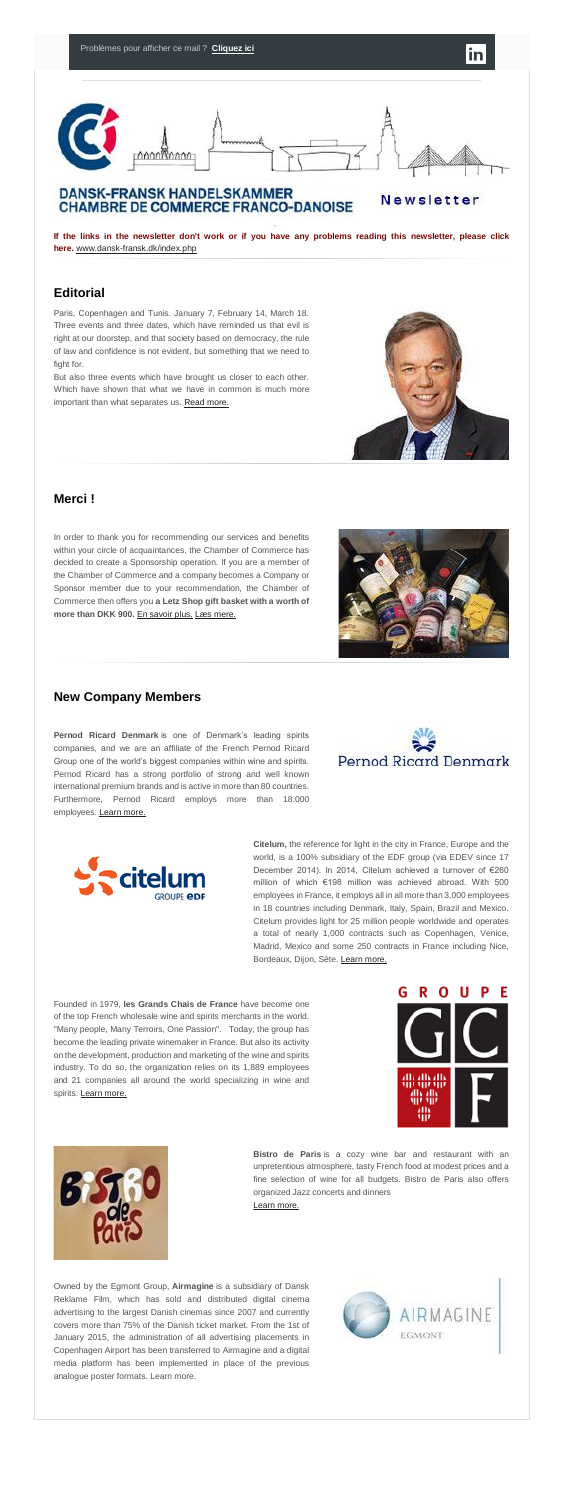

Owner and consultant **Bent Nicolajsen (BN)** is a Danish Chartered Accountant with many years of experience, initially as a partner at Deloitte followed by a period as an independent accountant, and over the last 15 years as a partner at Kresten Foged A/S, which joined Grant Thornton in 2011. During his career, BN has primarily worked with smaller and medium-sized companies, focusing on active consultancy and support in all areas of importance to the SME segment. [Learn more.](http://www.dansk-fransk.dk/index.php?id=8574)

Established in 1956, **the Prins Henrik French school** is part of the AEFE network which comprises nearly five hundred schools in over one hundred and thirty countries. It is administered by a management committee and based on Danish law. Being very attached to its host country, the school has adopted the teaching of Danish as a prominent part of the academic program, allowing students to prepare not only for the French DNB, but also for Danish certifications and eventually a Franco-Danish bachelor's degree called the DFB. [Learn more.](http://www.dansk-fransk.dk/index.php?id=8572)





- What's the news?
- Valid on European flights (Medium-haul product)
- Simplicity: change from the 3 cabin model to 2 cabin model: Business and Economy
- New leather seats and more generous meal offers in both cabins
- Premium Economy fares will be replaced with the new Economy Flex fares... [Learn more.](http://www.dansk-fransk.dk/index.php?id=8563)



The I-Tech Holding was created in 2008 under the impulsion of the managerial staff of **the LIA-Tech company**. This Holding regroups 3 companies: LIA-Tech, LIA-Tech Germany GmbH and LIA-Tech Morocco.

Strengthened by its 3 companies, I-Tech operates in the Energy, Military, Aeronautic and Railway fields. [Learn more.](http://www.dansk-fransk.dk/index.php?id=8573)

**SKOV A/S** sold a new farming building in Réaumur (Vendée's region in France), on the exploitation of Hervé Brosset. The new building is a dynamic bilateral ventilation building on 1500 m2. In the building's ventilation system, a vacuum LPV (Low Power Ventilation) is installed. [Learn more in French here.](http://www.dansk-fransk.dk/index.php?id=8568)

# **News about our Company Members**

# $m_{\rm m}$ **SAINT-GOBAIN**



This year, Saint-Gobain, the world leader in sustainable habitat, celebrates its 350th anniversary. This exceptional anniversary will be marked all year throughout the World. The celebrations began on the 9th of January in Shanghai, China, with the opening of four sensory pavilions showcasing the capabilities of Saint-Gobain. The pavilions are open to the public and will travel the World to four major cities ending up in Paris, France, in October. [Learn more.](http://www.dansk-fransk.dk/index.php?id=8570)



#### NEW CABIN MODEL

**Air France** introduces a new offer more in line with customer expectations: to be clearer and more competitive.

Are you looking for a special place in order to organize an unforgettable event in France? **Hotel T** is pleased to introduce you to their **luxurious villa in Nice** facing the Bay of Villefranche-sur-Mer and Saint-Jean-Cap Ferrat. [Discover the tariffs and some](http://www.dansk-fransk.dk/index.php?id=8569)  [pictures of this fabulous place here.](http://www.dansk-fransk.dk/index.php?id=8569)



NJORD

LAWFIRM

relocare

it's all about people...

As from 1st of January, **we have changed our name from MAQS to NJORD**. The reason is that MAQS Law Firm in Denmark and Sweden have agreed to divide the company into two. From 1 January 2015, the MAQS name will only cover the Swedish part of the company, while the Danish part will continue under the name NJORD together with our three Baltic offices. Learn more.

From Relocare's sister company, Relocare Taxation International ApS, we have good news: The Danish Parliament has passed a bill establishing a salary requirement in taxation law KSL § 48E-F that reduces salary requirement by DKK 10,000 i.e. from DKK 70,600 to DKK 61,600 in monthly salary in 2015 for those who are not covered by the Danish social security, and to DKK 61,690 per month for those who are covered by the Danish social security. Read more in the [Relocare's newsletter.](http://us10.campaign-archive1.com/?u=11b145e786f7d1fce032c4ea1&id=99f4d3a5dc&e=92229be4cc)



#### **Hempel continues global expansion with its first factory in Africa**

Hempel's 26th factory, and its first in Africa, marks an important milestone in Hempel's ambition to become one of the world's top-10 largest coatings suppliers by the end of 2015. The new plant will manufacture coatings for the decorative, protective and marine industries and will serve customers in Sub-Saharan Africa. Learn [more.](http://www.dansk-fransk.dk/index.php?id=8567)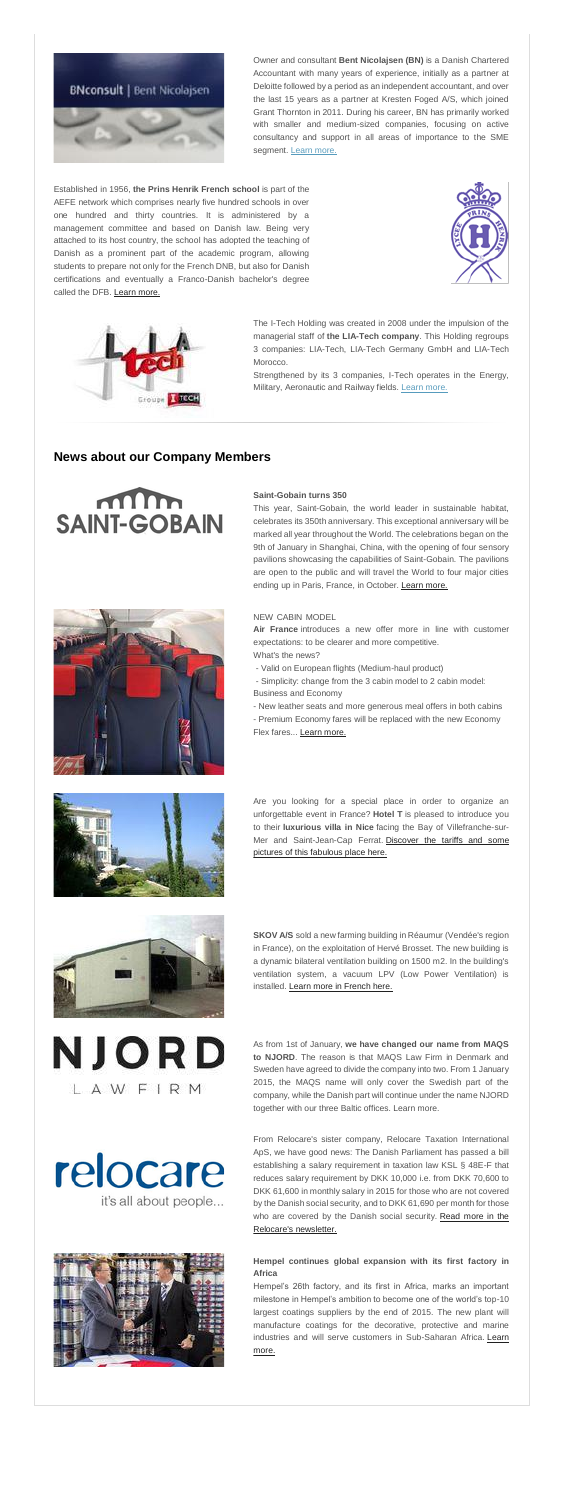

#### **New article on French succession law**

Owner of the translation agency **Niraglad.dk** and certified translator in French, N**ira Rose Glad**, has many years of experience in professional translation of commercial and business texts and assisting clients with real estate purchase in France. In the past several years, she has published various articles concerning real estate purchase and inheritance rights in France. In her recent article (written in Danish), she explains the principles of French succession law and presents different cases. [Learn more.](http://www.dansk-fransk.dk/index.php?id=8566)

Saint-Gobain in the Nordic and Baltic countries has been joined by Rikke Lildholdt as Marketing Director and Christa Jørgensen as Legal Director.

**Christa Jørgensen** has previously worked for law firm Gorissen Federspiel in Copenhagen as well as for Group General Counsel at DT Group A/S. Now in charge of Saint-Gobain legal matters in the Nordic and Baltic region Christa Jørgensen joined the Group February 1, 2015.

# **Nominations**

# **Saint Gobain**

#### **Saint-Gobain welcomes strong profiles in legal and marketing departments.**

Marketing Director of Saint-Gobain in the Nordic and Baltic region, **Rikke Lildholdt**, joins from within the Group coming from a position as Marketing Manager of Saint-Gobain Isover in Denmark. Rikke Lildholdt started her position on November 1, 2014.





# **Krüger A/S**

**Leif Bentsen** has been appointed CEO for Krüger A/S as from 15 January 2015. Leif is educated engineer from 1986, came to Krüger in 1991, and since then he has played an active role in the development of Krüger's position both locally and internationally. In 2003, Leif was appointed Department Manager, and has since 2007 held positions as Director.

Find more information about the winners and see photos of the event [here.](http://www.dansk-fransk.dk/la-chambre/prix-de-lexportation-air-france/)

**Mr. Peter De Keyzer**, Chief Economist at **BNP Paribas Fortis**, was our guest speaker once again this year. Peter de Keyer introduced his opinions and predictions about the economic forecast situation in 2015. He attended two events: a dinner for the VIP Members and a conference at the headquarters of Mærsk.



# **Carlson Wagonlit Travel**

We are delighted to announce that **Sophie Hulgard** has been appointed Vice President Regional Sales and Product Marketing EMEA effective March 1, 2015. She will report to David McNeill, Vice President GPS Sales EMEA for the Regional Sales role and to Andrew Waller, President EMEA for Product Marketing. Sophie is currently General Manager Denmark and will relocate to Paris





# **Upcoming events**





The Chamber of Commerce will be present at Lille on March 17 at the event "**Implantation in Northern Europe**" organized by CCI International Nord de France. Conferences and individual meetings with French companies on the theme of the implementation in several countries of Northern Europe (Denmark, Sweden, Norway, United Kingdom, Ireland, Belgium, Netherlands, Allemagne) are planned. Read more.

**On April 16,** come and discover the advertising of the future in the **Nordisk Film Studio.** From the 1st of January 2015, the administration of all advertising placements in Copenhagen Airport have been transferred to **Airmagine**, and a digital media platform has been implemented to replace the previous analogue poster formats. During this event you will also have the opportunity to discover **the new Espace Renault**. [Read more.](http://www.dansk-fransk.dk/actualite/evenements/vue-detail/d/16-avril/)

# **Previous Events**

The Chamber organized the **Export-Prize ceremony 2014-2015** at the French Embassy, which took place on February 4. This year, Renault and Guldmann A/S were rewarded.

Find more information and photos of the events here.